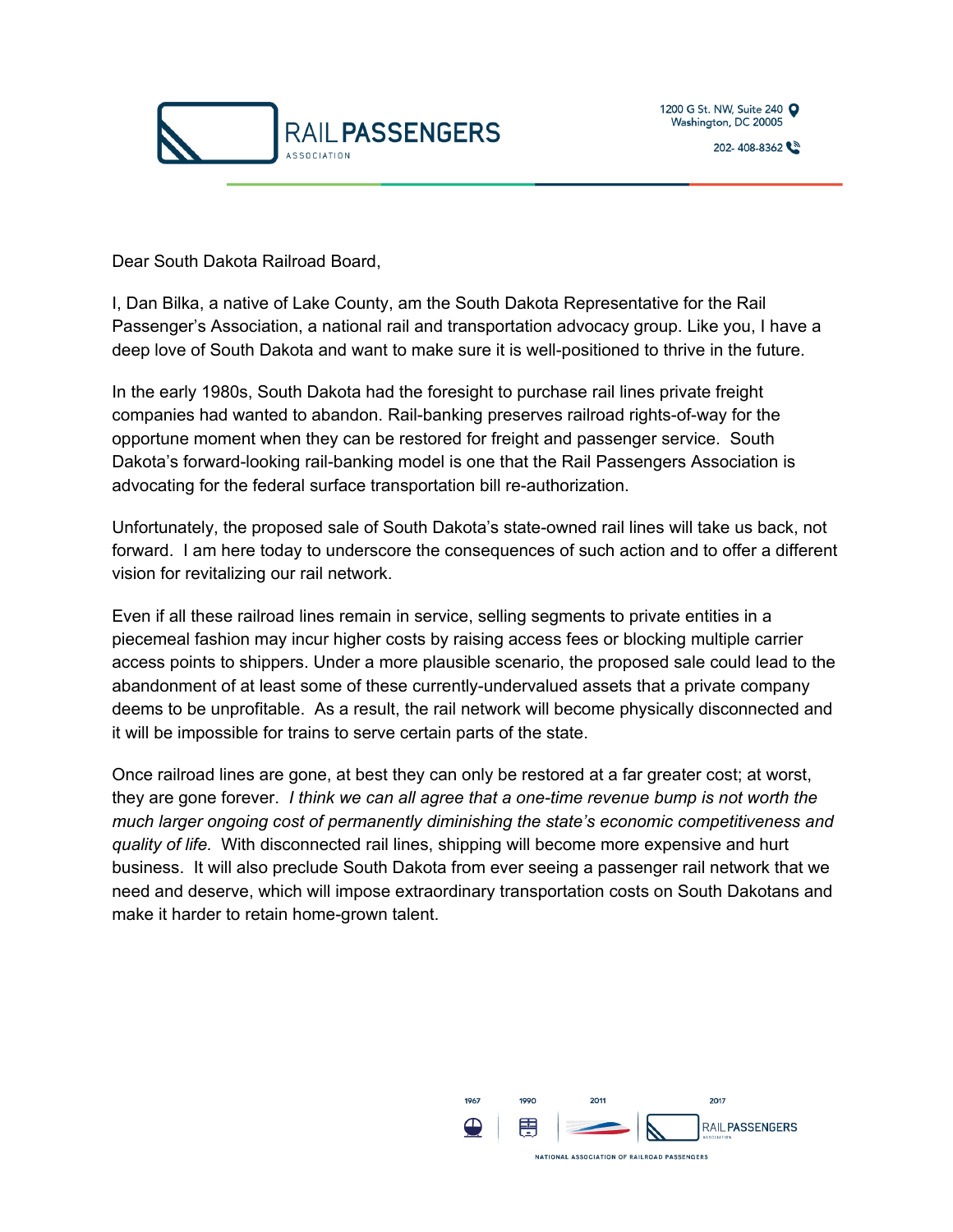## **Why are freight and passenger rail lines essential to South Dakota?**

Agriculture producers and manufacturers depend on freight railroads to deliver their products to markets cost-effectively. Trains can move a ton of freight over 470 miles on a single gallon of diesel – four times more efficient than trucks and with no wear and tear on our state's highways. Greater efficiency and less fuel consumption mean lower transportation costs for South Dakotan producers and shippers, which translates into higher take-home income and fewer expenses to maintain our roads. The costs of abandonment of the Cowboy line through northern Nebraska would be a good comparison study.

Fifty years ago, South Dakota lost its last passenger rail connections. Today, we are one of just two states in the Lower 48 without Amtrak. We need only look to our neighbors to see the value of passenger rail and its tremendous return on investment. The Empire Builder, which connects Montana, North Dakota and Minnesota with Seattle and Chicago, is worth \$327 million every year to the economies of the states it serves – over *five times* the cost to operate the train.

Trains also are an affordable travel option. An off-peak, advance-purchase Amtrak ticket from Williston, ND to the Twin Cities costs just \$62; an airline ticket is \$214. Flights from Rapid City to the Twin Cities start at \$199, but unlike North Dakota, we have no train option. The lack of a passenger rail alternative imposes a hidden tax on the mobility of South Dakotans. The expense of 'windshield time' is something we all are acutely aware of.

Last week's winter storm, which shut highways and grounded air travel, further reinforces why passenger rail is so essential to an integrated interconnected transportation network. In 2017, 141 people lost their lives on South Dakota roads. I'll also remind the group of the plight of Delta Flight 2167 in Sioux Falls a few years ago. Failing to diversify our transportation options beyond highways and airlines imposes immeasurable costs on South Dakotans.

## **What must the Railroad Board Do?**

I respectfully implore members of the Railroad Board to think strategically about the future of our transportation system and preserve options for future growth. Most critically, it is imperative to do no harm now.

1. *Institute a 180-day Moratorium on the Sale of Any Publicly-Owned Rail Assets:* The public and regional rail authorities need at least 180 days to better understand the consequences of the sale of public rail assets to private entities, including any long-term plans these private entities have for these railroad lines based on their proposals submitted by November 21<sup>st</sup>, 2019.

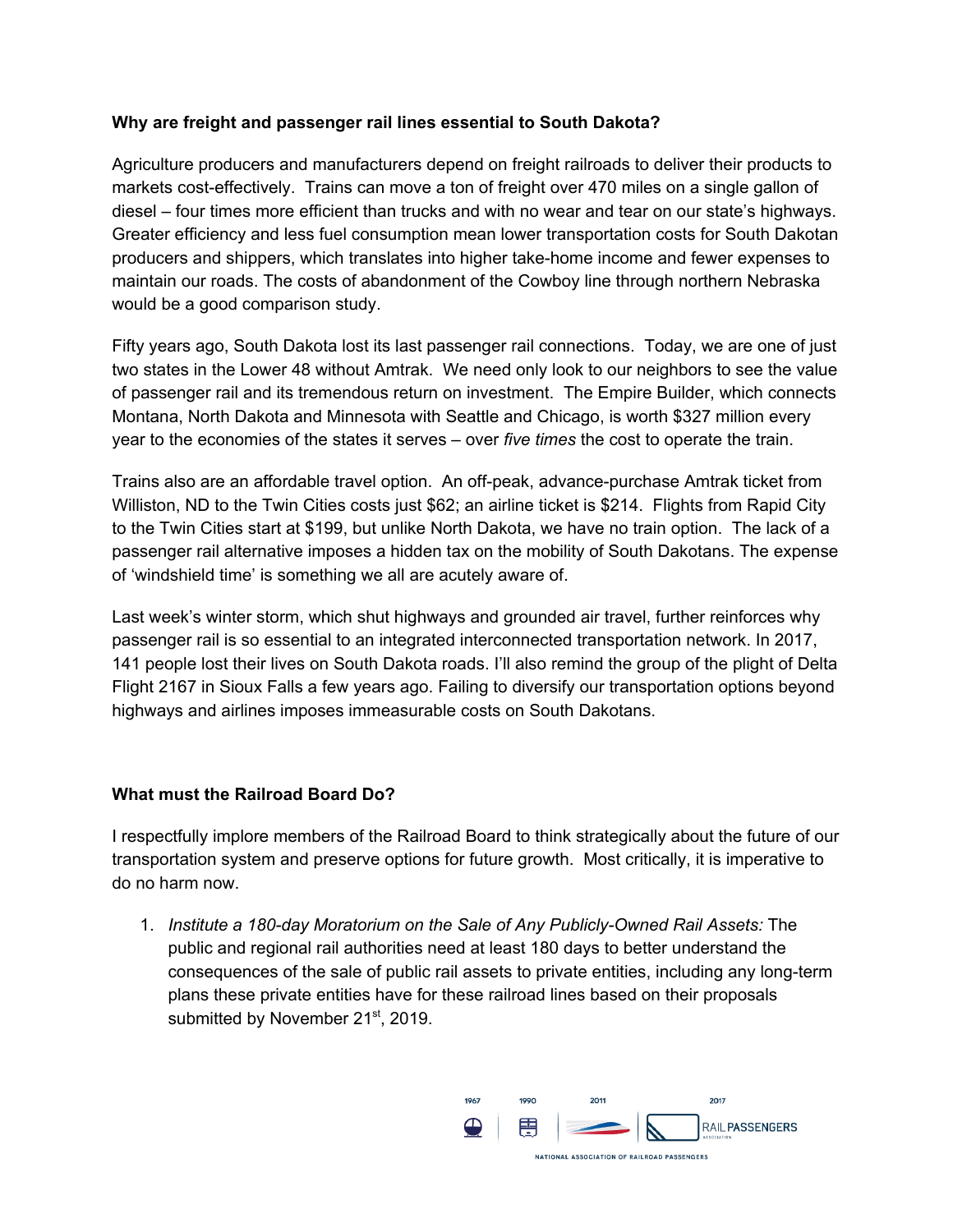- 2. *Protect Rail Lines Against Abandonment:* Contracts must ensure that the new owners and any subsequent owners cannot abandon these lines, or any line segments, in the future. The state must guarantee it will buy back any line at abandonment. While certain segments such as the Sioux Valley line (Sioux Falls-Sioux City) and Wolsey interchange would face less abandonment pressure, others such as the Napa line (to Platte) and MRC line west of Murdo or Kadoka, are more vulnerable. As demonstrated by the benefits of two TIGER grants for track rehabilitation and upgrading, these lines have great potential and could one day form the core of a statewide passenger rail network.
- 3. *Rail Bank:* Establish a state policy of rail-banking any future abandonments to preserve opportunities for the future.
- 4. *Explore Alternatives to Sale:* Over the long-term, the State will likely gain more revenue by leasing railroad lines, which generates ongoing revenues, than by selling them, which produces only one-time revenues.
- 5. *Develop a South Dakota State Passenger Rail Plan:* Develop a passenger rail vision in accordance with Federal Railroad Administration (FRA) directives for State Rail Plans. There is so much potential here in South Dakota to improve mobility, promote tourism and grow the economy, including:
	- A link from Sioux Falls to the Twin Cities, Omaha and Kansas City
	- A cross-state connection from Rapid City to Sioux Falls
	- A link from Rapid City/Black Hills to Cheyenne and Denver

To speak for the Rail Passengers Association at large, we would be happy to contribute to planning and developing the South Dakota Passenger Rail Vision.

States like Utah, Oklahoma and Missouri are investing in passenger rail service because they understand the value of connectivity trains bring. Others, like Montana and North Dakota, continually fight to preserve their Amtrak routes. These states recognize that if they fail to provide adequate passenger rail service and other amenities expected by younger generations, many of their best and brightest will choose to relocate to other states that do.

Often derided as "flyover country", these states know how important rail connections are to remaining on the map. And unlike South Dakota, none of those states have had the advantage of owning large portions of the rail network, which would have made it much easier to establish and operate service.

Disposing infrastructure is effectively disposing opportunity for the future, both the economic vitality and the human capital that would leverage it. Selling our state-owned rail assets would be a huge mistake for South Dakota. I hope you will agree that we can do better than this. A strong freight and passenger rail network can once again be part of South Dakota's future.